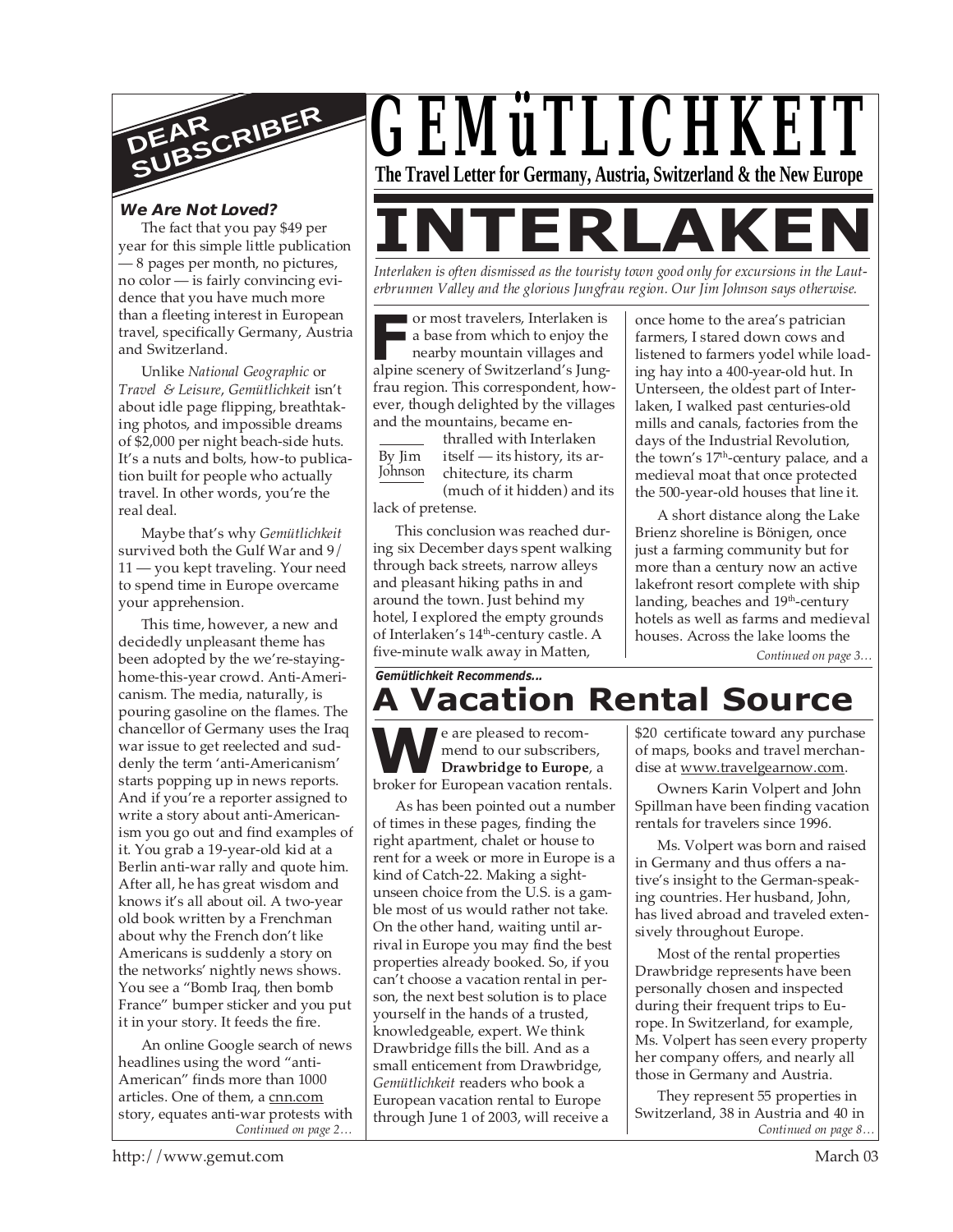### http://www.gemut.com

### *DEAR SUBSCRIBER Continued from page 1*

anti-Americanism and makes this incredible statement: "analysts warn that a whole generation of Americahaters is being created, a European generation which they say believes Americans deliberately bomb civilians and kill Arab babies." The writer does not say which "analysts" and attributes this extraordinary declaration to exactly no one.

A few stories try for at least some balance. Near the bottom of a *Washington Post* piece on the subject we found this: "There are issues where we disagree, and Iraq is certainly one," says Reinhard Buetikofer, a spokesman for Germany's Green Party. "But Americans should not misunderstand the criticism when they hear it. People may criticize, they may even use words that can sound offensive, but it does not mean they want to break the friendship with the United States."

How friendly are the Germans? One wire service story reports on a recent poll on that very subject. More than 70% of Germans, say the pollsters, regard the United States as their country's best friend.

Deep in a *New York Times* story, Joshua Falish, an American who lives in Frankfurt, says on his walking route to work he still sees about 10 Germans each day wearing New York Yankee caps.

And remember the outpouring of sympathy throughout Europe following 9/11. The French newspaper, *Le Monde*, on 9/13 headlined, *Nous sommes tous americains* — "We are all Americans."

But let's face it, not every German — or Swiss, or Austrian — is going to welcome you with a glad cry of joy. That, however, has always been true. The question is, are there more anti-U.S. feelings now than five years ago? I doubt anyone knows. Unlike consumer confidence, there is no index for anti-Americanism. If you visit Europe often enough you're going to run into a shopkeeper, a hotel clerk, a waiter — somebody who will make a point of being rude to you. In 30 years of traveling in Europe I've had that experience about half a dozen times, not more. In 1995, the tourist office in Göttingen, Germany, scheduled an appointment for *Gemütlichkeit* to tour the city's finest hotel. We reported at the agreed upon time and the owner was summoned by the front desk. He strode briskly into the lobby and approached us cordially. A few seconds into our conversation, however, his attitude toward us abruptly changed. After asking where *Gemütlichkeit* is distributed, he said he had no interest in having his hotel reviewed and quickly escorted us to the door. There could, of course, be a variety of reasons for the man's behavior that day but the one that makes the most sense to me is that he simply doesn't care for English speakers, most likely English speakers from the U.S.A.

In the situation at hand, we must differentiate between a disagreement over a single issue and that emotionally-charged term, anti-Americanism. One German hotel owner's brief email to us said it all, "Europe is not against America but against the war Mr. Bush wants." In a later email that same hotelier wanted to know if he should put a "We Welcome Americans" banner on his website.

Everyday at *Gemütlichkeit* we talk to travelers just returned from Europe. Lately, we've been asking them how they were treated, if they felt any animosity from Europeans. So far, outside of a few more lively than usual political discussions, it's been business as usual. They still want to see you.

The current huffing and puffing is over one issue and even best friends don't agree about everything.

Consider the following statement *Continued on page 8…*

## **Using Gemütlichkeit**

• Foreign currency prices are converted to U.S. dollars at the exchange rate in effect at the time of publication. • Hotel prices listed are for one night. Discounts are often available for longer stays.

• All hotel prices include breakfast unless otherwise noted.

• Local European telephone area codes carry the "0" required for in-country dialing. To phone establish-ments from outside the country, such as from the USA, do not dial the first "0".

### **Logging on to our Website**

Except for the most recent 12, back issues in text format from January 1993 are available free to subscribers only at http://www.gemut.com (click on "For Members Only"). To access the issues enter the user name and password published in this space each month. The new codes are:

User Name: **lake** Password: **3838**

| <b>GEMÜTLICHKEIT</b><br><b>Vol. 17, No. 2</b>                                                                                                                                                                                                                                                                                                                                                                                                                                    | <b>HOTEL RESTAURANT RATING KEY</b>                                                                                                                                                                                                                                                                                                                                                                                               |  |  |
|----------------------------------------------------------------------------------------------------------------------------------------------------------------------------------------------------------------------------------------------------------------------------------------------------------------------------------------------------------------------------------------------------------------------------------------------------------------------------------|----------------------------------------------------------------------------------------------------------------------------------------------------------------------------------------------------------------------------------------------------------------------------------------------------------------------------------------------------------------------------------------------------------------------------------|--|--|
| <b>March 2003</b><br>The Travel Letter for Germany, Austria, Switzerland & the New Europe                                                                                                                                                                                                                                                                                                                                                                                        | <b>Restaurant Criteria</b><br><b>Rating Scale</b><br><b>Scale</b><br>$16 - 20$<br>65%<br>Excellent<br>Food                                                                                                                                                                                                                                                                                                                       |  |  |
| Robert H. & Elizabeth S. Bestor<br><b>Publishers:</b><br>Robert H. Bestor<br>Editor:<br>Doug Linton, C. Fischer, R. Holliday, Jim Johnson<br><b>Contributors:</b><br><b>Web Master:</b><br>Paul T. Merschdorf                                                                                                                                                                                                                                                                    | 20%<br>$12 - 15$<br>Above Average<br>Service<br>$8 -$<br>11<br>15%<br>Atmosphere<br>Average<br>Adequate<br>4 -<br>- 7<br>Unacceptable<br>$\mathbf{0}$<br>- 3<br>$\sim$                                                                                                                                                                                                                                                           |  |  |
| <b>Consulting Editor:</b><br>Thomas P. Bestor<br><b>Subscription Dept:</b><br><b>Kurt Steffans</b><br><b>Subscriber Travel Services:</b><br>Andy Bestor, Laura Riedel<br>Gemütlichkeit (ISSN 10431756) is published 11 times each year by UpCountry<br>Publishing, 288 Ridge Road, Ashland OR 97520. TOLL FREE: 1-800/521-<br>6722 or 541/488-8462, fax: 541/488-8468, e-mail travel@gemut.com. Web<br>site: www.gemut.com. Subscriptions are \$67 per year for 11 issues. While | <b>Value Rating</b><br><b>Hotel Rating Criteria</b><br><b>Scale</b><br><b>Outstanding Value</b><br>$17 - 20$<br>People/Service<br>30%<br>Very Good Value<br>16<br>12<br>Location/Setting<br>15%<br>$\sim$<br>Average Value<br>9<br>11<br>Guestrooms<br>30%<br>$\sim$<br><b>Below Average Value</b><br>5 -<br>- 8<br>Public rooms<br>5%<br>Facilities/Restaurant<br>A Rip-Off<br><b>20%</b><br>0<br>4<br>$\overline{\phantom{a}}$ |  |  |
| every effort is made to provide correct information in this publication, the<br>publishers can make no guarantees regarding accuracy.<br><b>POSTMASTER: SEND ADDRESS CHANGES TO:</b><br>Gemütlichkeit, 288 Ridge Road., Ashland OR 97520                                                                                                                                                                                                                                         | <b>Special @Designation</b><br>By virtue of location, decor, charm, warmth of management, or<br>combination thereof, an especially pleasant establishment.                                                                                                                                                                                                                                                                       |  |  |
| Gemütlichkeit                                                                                                                                                                                                                                                                                                                                                                                                                                                                    | っ<br>March 03                                                                                                                                                                                                                                                                                                                                                                                                                    |  |  |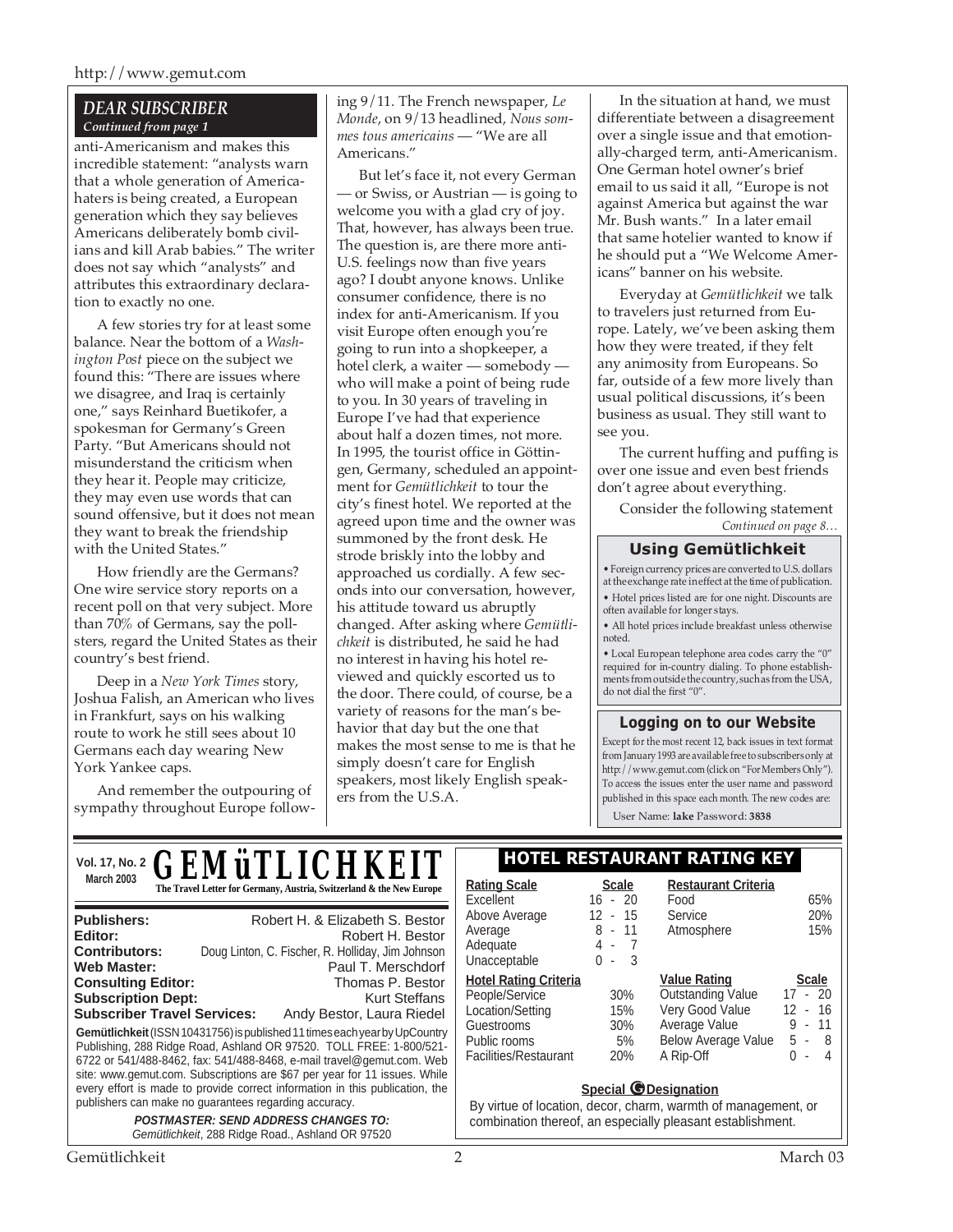#### http://www.gemut.com

### *INTERLAKEN Continued from page 1*

### towering ruins of the 13<sup>th</sup>-century **Ringgenberg Castle**.

In the nearby village of Wilderswil, a well-marked trail flows around and through the village, past a collection of medieval houses built around a square. A covered bridge, circa 1738, crosses the Lütschine River to a 12<sup>th</sup>-century church and the 600-year-old **Gasthaus Steinbock**. It's but a short climb to the medieval farming village of Gsteigweiler where there's nary a hotel nor restaurant.

In Interlaken's very center is the Höhenweg, a wide promenade along the Höhematte, a 35-acre meadow set aside in 1864 where no trees can be felled, no buildings constructed, and the land can't be divided. However, once a year, when the farmers lead their cows from the mountains, the pasture takes on its old purpose as a holding area for cattle.

Those who enjoy historic architecture could devote an entire vacation to Interlaken. Beyond the medieval buildings, Interlaken is a collection of treasures from the mid-19<sup>th</sup>-century Industrial period through early 20<sup>th</sup>century *Jugendstil*.

None of this is to diminish the delights of the surrounding mountains and Alpine villages like Mürren (see *Gemütlichkeit*, July 2002), Grindelwald and Wengen, all of which are easily reached by train from Interlaken's East railway station.

# **Accommodations**

Grand Hotel Victoria-Jungfrau

There is no hotel experience quite like that found at the great, grand Swiss hotels and the VJ is one of the greatest and grandest. **EDITOR'<sup>S</sup> CHOICE**

The Höheweg is dominated by the hotel's long *Belle époque* facade, striped awnings over every window, and signature Victorian tower.

Inside are high, wide corridors, marble fountains, dazzling crystal chandeliers, and 10-foot high, wood framed, beveled glass doors that open to elegant salons.

The term "swimming pool"

#### **Interlaken Basics Population:** 5,000

**Elevation:** 567 meters/1860 feet

#### **Tourist Information:**

Interlaken Tourism, Postfach 369, Höheweg 37, CH-3800 Interlaken, tel.: +41/033/826 53 00, fax +41/033/826 53 75, email: mail@InterlakenTourism.ch, web: www.interlakentourismus.ch.

#### **Driving Distances:**

| Basel     | 95 km  | 59 miles  |
|-----------|--------|-----------|
| Bern      | 34 km  | 21 miles  |
| Frankfurt | 537 km | 334 miles |
| Geneva    | 166 km | 103 miles |
| Lausanne  | 77 km  | 48 miles  |
| Lucerne   | 47 km  | 29 miles  |
| Innsbruck | 369 km | 229 miles |
| Munich    | 435 km | 270 miles |
| Zürich    | 79 km  | 49 miles  |
| Zermatt   | 89 km  | 55 miles  |
|           |        |           |

#### **Typical Rail Times:**

| Berlin   | 9 hours, 24 minutes  |
|----------|----------------------|
| Bern     | 0 hours, 54 minutes  |
| Geneva   | 2 hours, 51 minutes  |
| Lausanne | 2 hours, 15 minutes  |
| Munich   | 7 hours, 17 minutes  |
| Salzburg | 8 hours, 50 minutes  |
| Vienna   | 11 hours, 56 minutes |
| Zürich   | 2 hours, 17 minutes  |
|          |                      |

doesn't begin to adequately describe the VJ's extravagant natatorium of Roman opulence and Art Deco ritz. Under an arching roof that opens to the sky, azure columns rise from the water. Each narrows to a black cylinder that supports a white, basketballsized, light globe. Nearby are the hotel's four indoor tennis courts. Outside are several more.

And, of course, framed in almost every window, floating in and out of the clouds, is the imposing mountain for which the hotel is named.

Guestrooms are sumptuous havens of elegance and comfort with every convenience. Many have huge, brilliantly lit, marble baths with separate showers and Jacuzzi tubs. Even the standard rooms, though a bit smaller, are posh.

There are three restaurants, the most ambitious being **La Terrasse**, a shimmering room of floor to ceiling windows, dazzling silver, gleaming crystal and snowy linens. Always there is a pianist and hovering tuxedoed servers. To be in this room on a summer evening, as the last of the sun lights the Jungfrau, is a lifetime memory.

The food is another story. It is

expensive and we approach meals here with expectations that have not always been fulfilled. The cuisine is rich, substantial and "Old World;" the service stiff and correct, though not unfriendly.

Victoria-Jungfrau's less serious restaurants are the more contemporary, **Jungfrau Brasserie**, which features lighter fare of fresh Swiss products, and **Pastateca**, which serves Italian and Asian pasta dishes.

By any measurement, this is one of the world's finest hotels. For most, it is a destination for very special occasions. Check the hotel's website for discount deals. On offer at the end of February was a double room with breakfast *and* dinner in any of the restaurants for two persons for CHF 590 (\$432) per night.

**Contact:** Grand Hotel Victoria Jungfrau, Höheweg 41, CH-3800 Interlaken, +41/033/828 28 28, fax 828 28 80, email: interlaken@victoriajungfrau.ch, web: www.victoriajungfrau.ch

**Daily Rates:** Singles CHF 430-620 (\$106-\$128), doubles CHF 530-850 (\$140-\$220), not including breakfast. **Rating:** QUALITY 18/20, VALUE 12/20

### Hotel du Nord

Although parts of the du Nord date to the 12<sup>th</sup> century, the feeling is much more late  $19<sup>th</sup>$  or early  $20<sup>th</sup>$  century with a loving blend of rustic charm and contemporary style. Fifth-generation owner Simone Engel, who took over from her parents in 1999, grew up in the hotel and has a passion for it and her hometown. Like her veteran staff, she's personable, warm, and attentive. **EDITOR'<sup>S</sup> CHOICE**

Public spaces are bright and cheerful with special accents from shimmering candles to colors that match just right.

Guest rooms are generally spacious with a harmony of soft colors in upholstery, carpeting and drapery. Rooms 404, 406, 407 and 409 are topfloor doubles with balconies and mountain views. Bathrooms are midsize and offer a tub with shower.

**Contact:** Simone Engel, Hotel Du Nord, Höheweg 70, CH-3800 Interlaken, tel.: +41/033/827 5050, fax: 827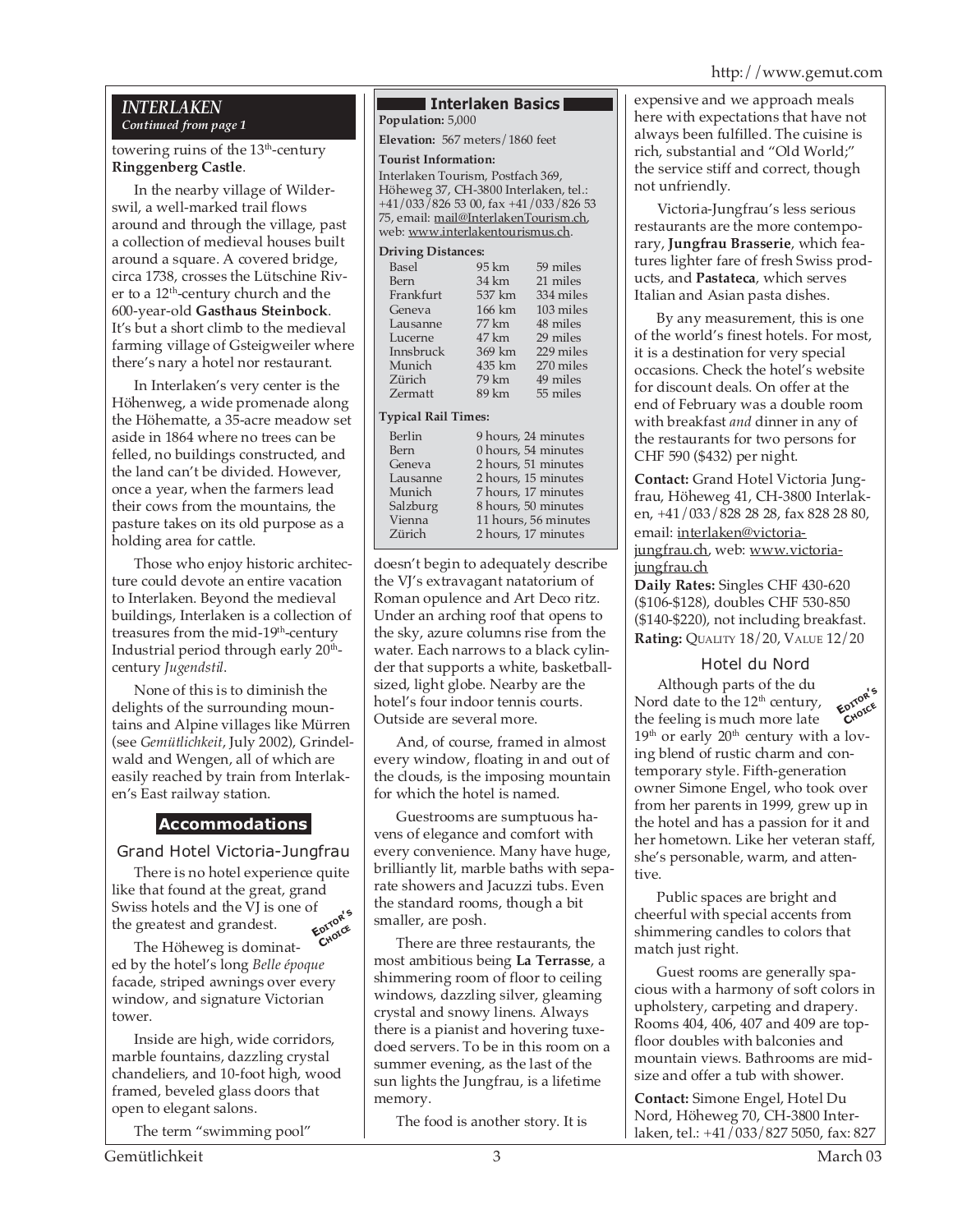### http://www.gemut.com

827-5055, email: mail@hoteldunord.ch, web: www.hoteldunord.ch.

**Daily Rates:** Singles CHF 145-175 (\$106-\$128), doubles CHF 190-300 (\$140-\$220). Free parking and shuttle service to golf course. **Rating:** QUALITY 15/20, VALUE 12/20

### Hotel-Gasthof Hirschen

The Hotel-Gasthof Hirschen has been in the same family since 1666, and Frau Marian Graf — the cordial, ninth-generation innkeeper — has succeeded, during a recent renovation, in balancing history and tradition with modern comfort.

A step into the Hirschen is a step back in time. The 20 guestrooms come with modern amenities and lots of warm wood, soft-colored fabrics and rustic touches. Number 6 is a large double with view to the Jungfrau, while Number 26 looks over the garden terrace and lawn. The hotel's farm produces meat, cheese, vegetables and berries for hotel use and general sale. The Hirschen is about a 10-minute walk from the Ostbahnhof.

Though the Hirschen looks better to us than it did on our first visit in 1994, the three "suburban" hotels listed below are better value.

**Contact:** Hotel-Gasthof Hirschen, CH-3800 Matten-Interlaken, tel. +41/

## **Key Websites for the Traveler**

**• www.gemut.com** Gateway site for travelers to Germanic Europe, including car rental, rail passes, hotel bookings, traveler feedback, travel tips and past issues (free access to back issues for subscribers; see log-on info on page 2).

**• www.viamichelin.com** The Michelin database of hotels and restaurants plus great interactive trip planning tools.

**• www.travelgearnow.com** Guidebooks, maps, travel accessories, name-brand luggage, all at 10% off for subscribers.

**• www.mapblast.com** Map and automobile trip planning. Locates routes and distances.

**• bahn.hafas.de/bin/query.exe/en** German rail. Train schedules throughout Europe, not just Germany.

**• www.sbb.ch/index\_e.htm** Swiss and European rail schedules.

**• www.ski-europe.com** Top web resource for skiers with much data on Alpine resorts.

**• www.myswitzerland.com** Website of Switzerland's national tourist authority.

**• www.germany-tourism.de** Germany's national ourist authority.

**• www.anto.com** Austria's national tourist authority. **• http://www.hhog.de** Website for an alliance of historic German cities.

033/822 1545, fax: 823 3745, email: gasthofhirschen@bluewin.ch, web: www.hirschen-interlaken.ch **Daily Rates:** Singles CHF 90-140 (\$66-\$103), doubles CHF 180-260 (\$132-\$191)

**Rating:** QUALITY 11/20, VALUE 10/20

### Hotel Bären

Located in the quiet community of Wilderswil, the Hotel Bären, an inn since 1706, has a typical country feeling — nothing plush, but certainly clean, pleasant and tasteful. Antiques decorate public spaces, and bears are everywhere, from wood carvings and stuffed animals to painted pottery.

Most of the 50 guestrooms are larger than average and the slanting roof lends character to top-floor chambers. In addition to a sauna, TV lounge and small fitness area, guests can also make use of a self-service laundry room and free use of bicycles and mountain bikes. Rail travelers should note that the hotel is an 8-10 minute walk from the generally taxiless Wilderswil station.

The included breakfast is one of the best and most complete anywhere.

**Contact:** Gabi and Fritz Zurschmiede-Melo, Hotel Bären, CH-3812 Wilderswil, tel.: +41 033 828 3151, fax: 828 3152, email: info@baeren.ch, web: www.baeren.ch. **Daily Rates:** Singles CHF 78-130 (\$57- \$66), doubles CHF 130-210 (\$95-\$154).

**Rating:** QUALITY 13/20, VALUE 12/20

### Gasthaus Steinbock

It's just a three-minute walk from the Wilderswil train station, past historic houses, across the covered wooden bridge, over the rapids of the Lütschine River, past the early medieval village church, to the 14<sup>th</sup>-century Gasthaus Steinbock. Rooms are mid-sized and straightforward, but the character of the overall setting more than makes up for any shortcomings.

**Contact:** Gasthaus Steinbock, CH-3814 Gsteigweiler, tel.: +41 033 823 3001, fax: +41 033 823 3015, email: info@steinbockgsteig.ch, web: www.gastro-genial.ch. **Daily Rates:** Singles CHF 85-95 (\$62\$70), doubles CHF 150-160 (\$110-\$117) **Rating:** QUALITY 13/20 VALUE 15/20

### Hotel Schlössli am See

For travelers seeking a lakeside location, the Hotel Schlössli am See in Bönigen offers good value on the Brienzersee. In this pleasant combination lakefront resort and medieval farming village, the Schlössli has been a landmark for more than a century. Guests can relax outdoors on a private beach or on the hotel's extensive lakefront lawn.

The Schlössli's exterior and public spaces are a bit past their prime, but guestrooms were recently renovated and are clean, comfortable and full of character.

The hotel is reached easily by car, bus (12 minutes and CHF 3.20/\$2.31) from Interlaken Ost station) or ship. Request a north-facing room with balcony in the old building, but specify one whose views are not obstructed by the large tree out front.

**Contact:** Hotel Schlössli am See, CH-3806 Bönigen bei Interlaken, email: info@schloessli.com, web: www.schloessli.com.

**Daily Rates:** Singles CHF 70-130 (\$51-\$95), doubles CHF 100-210 (\$73- \$154)

**Rating:** QUALITY 13/20 VALUE 14/20

# **Sustenance**

Stocker's Degusta

Located in the center of town, this cozy chalet-style restaurant gets a Michelin "Bib Gourmand" designation for "good food at moderate prices." A meal of salad, entreé and dessert will start at about \$35.

 Owner/chef Leo Stocker, who once toiled in the kitchens of the Grand Hotel Victoria Jungfrau's Restaurant La Terrasse, lightens and brightens traditional Swiss dishes.

The farm house interior has a refined rustic charm.

**Contact:** Stocker's Degusta, 3 Centralstr., CH-3800, Interlaken, tel. +41/ 033/822 00 29, fax 822 00 29 **Rating:** Quality 14/20 Value 12/20

Restaurant Rustica The menu at the Hotel Bären's Restaurant Rustica in Wilderswil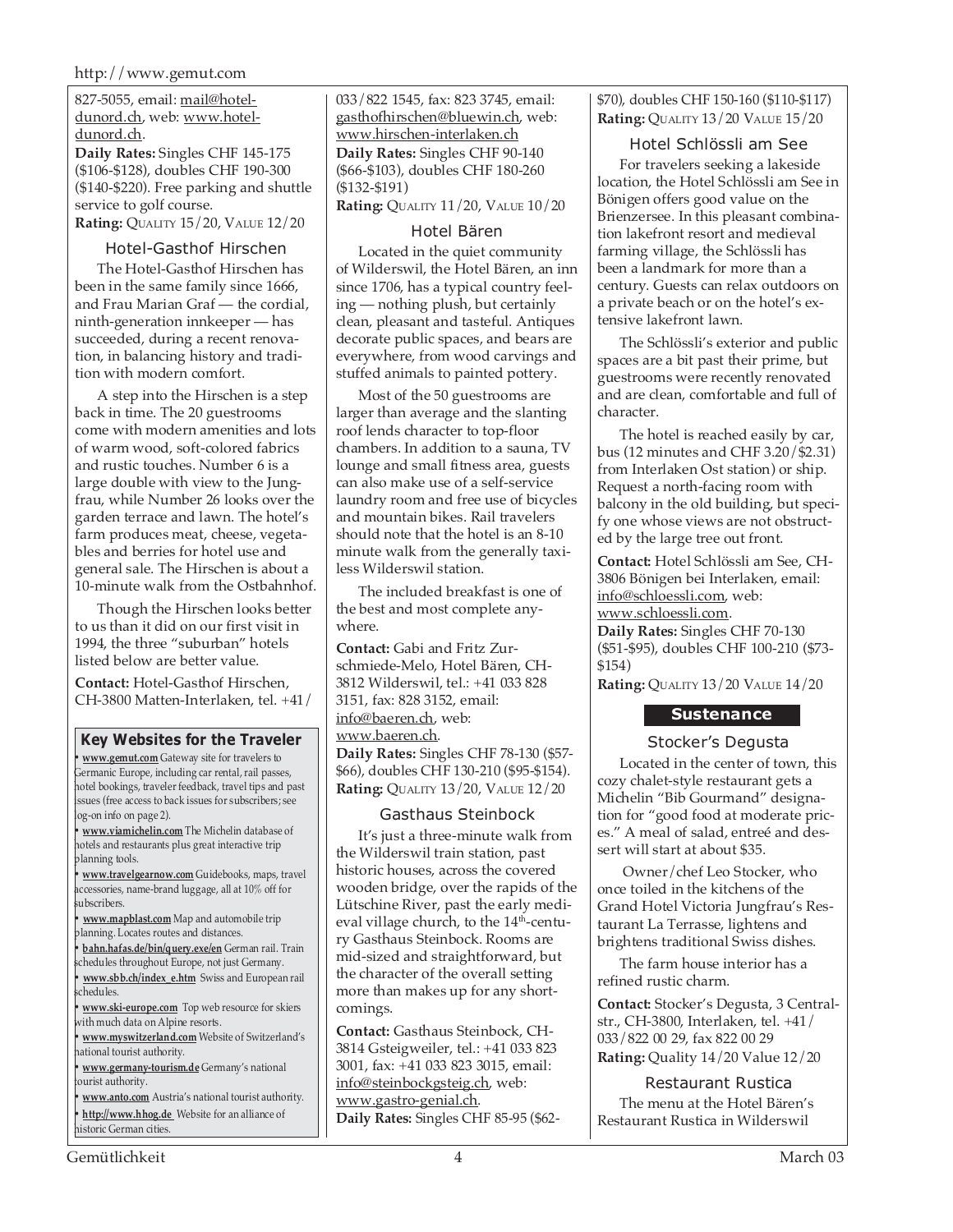makes four points about the roasted chicken: it's from the neighborhood, delivered fresh, has never had animal feed, and should be eaten with the fingers. Any concern about etiquette disappears when the server returns with a finger bowl and outfits you in a cloth bib.

This is an upbeat and informal dining spot in a 300-year-old building with plenty of old wood and character. The resident-to-tourist ratio is high, and the prices are quite moderate; main dishes average around CHF 20 (\$15) with several choices under CHF 15 (\$11). For those who prefer knives and forks, trout, lamb and a half-score of *Rösti* options stand at the ready.

**Contact:** Restaurant Rustica at Hotel Bären, CH-3812 Wilderswil, tel. +41/ 033/828 3151, fax: 828 3152, email: info@baeren.ch, web: www.baeren.ch.

**Rating:** QUALITY 12/20, VALUE 15/20

## Ristorante Arcobaleno

Owners Giacomo Verardo and Giuseppe Fanciullo serve up traditional Italian food in an atmospheric setting in Interlaken's Unterseen neighborhood. Entrées are priced between CHF 20-38 (\$15-\$28) with most falling toward the lower end.

 Popular menu choices include a seafood risotto, time-honored *Saltimbocca*, penne pasta with salmon, and whisky-flamed jumbo shrimp with hot peppers and tomatoes served over risotto.

**Contact:** Ristorante Arcobaleno, Hauptstrasse 18, CH-1800 Unterseen, tel. +41/033/823 1243 **Rating:** QUALITY 13/20 VALUE 14/20

## Restaurant Pizzeria Da Rafmi

While most area restaurants have Swiss country settings, Pizzeria Da Rafmi goes south of the border for a distinctly Italian feel with a splash of art deco added in.

During one evening visit last December virtually every customer in the restaurant was Italian (or Italian Swiss) and/or known to the servers. Despite a full house, service was quick. The bread was warm, fresh and dense, and the salads colorful, cool and creative.

# **New German Rail Pricing**

*L*ast December 15, most train travel in Germany became less expensive. Although some short routes saw as much as a 10 % increase, ticket prices for routes longer than 180 kilometers (112 miles) dropped as much as 25 %.

The bigger change, however, is in discounts for advance purchase, which apply to both long and short routes. Under the *Plan und Spar* (Plan and Save) program, you can reserve a seat one day in advance and receive a 10% discount off oneway and round-trip fares. For three days in advance, the discount increases to 25 % but requires a round-trip purchase. For seven days, the discount is 40% but requires both a round-trip purchase and a weekend stay. Two caveats: First, change penalties are as high as E45 (\$48) but don't apply to missed connections. Second, although German Rail says the supply will be sufficient, the number of discount seats available is limited on any given train.

Up to four individuals traveling (and reserving) with the primary passenger receive a further 50% discount, whether or not they are family members. And children up to 14 years old traveling with their parents ride for free (the limit had been 11).

German Rail has also reduced the cost of its BahnCard (a frequent traveler card program) from E140 (\$151) to E60 (\$65) in second class

In a simple risotto *mari et monti* (sea and mountains), the rice was cooked to a just-right *al dente* with plenty of baby shrimp and firm mushrooms. Other entrées — such as veal scallopini, gnocchi with tomatoes and gorgonzola, and grilled salmon — range in price from CHF 22-34 (\$18-\$25) with an average around CHF 27 (\$20).

**Contact:** Restaurant Pizzeria Da Rafmi (Weisses Kreuz), Höheweg, CH-3800 Interlaken, tel./fax: +41/ 033/822 5383

**Rating:** QUALITY 14/20, VALUE 15/20

and from E280 (\$301) to E150 (\$161) in first class. The card is good for one year. Since BahnCard holders receive an additional 25 % discount, it's a worthwhile purchase for anyone planning to spend more than E560 (\$602) in second class travel or more than E600 (\$645) in first class travel over the course of a year. BahnCard holders also receive 25% off travel in Austria and Switzerland.

With the new price structure, it's important to consider all discounts when deciding whether to purchase German Rail or other passes.

For more information, go to www.bahn.de and click on "International Guests," where you can review plan details, check timetables and purchase advance tickets.

### Rail Passes

*T* he above changes are related to individual rail tickets purchased in Germany and have no bearing on the cost of German Rail passes sold in the U.S. The price for these, incidentally, remains the same as in 2002. One of the best rail bargains around is the second class **German Rail Twin Pass** (two persons traveling together), which offers per person, per day travel throughout Germany for from \$24 to \$34 depending on the number of days of travel purchased. First-class passes cost from \$34 to \$49 per day. To compare these rates with prices for individual trips in Germany, visit www.bahn.de, and select "International visitors."

## Il Giardino

Try this Italian restaurant for its *fondue chinoise a discretion*, an all-youcan-eat broth fondue with a variety of meats and vegetables and an attractive salad and fruit bar. The fondue special is Thursday through Saturday evenings and costs CHF 33 (\$24) per person.

**Contact:** Il Giardino, Hotel Interlaken, Höheweg 74, CH-3800 Interlaken, tel.: +41 033 826 6868, fax: +41 033 826 6869, email: Interlaken@bluewin.ch, web: www.interlakenhotel.ch. **Rating:** QUALITY 12/20, VALUE 14/20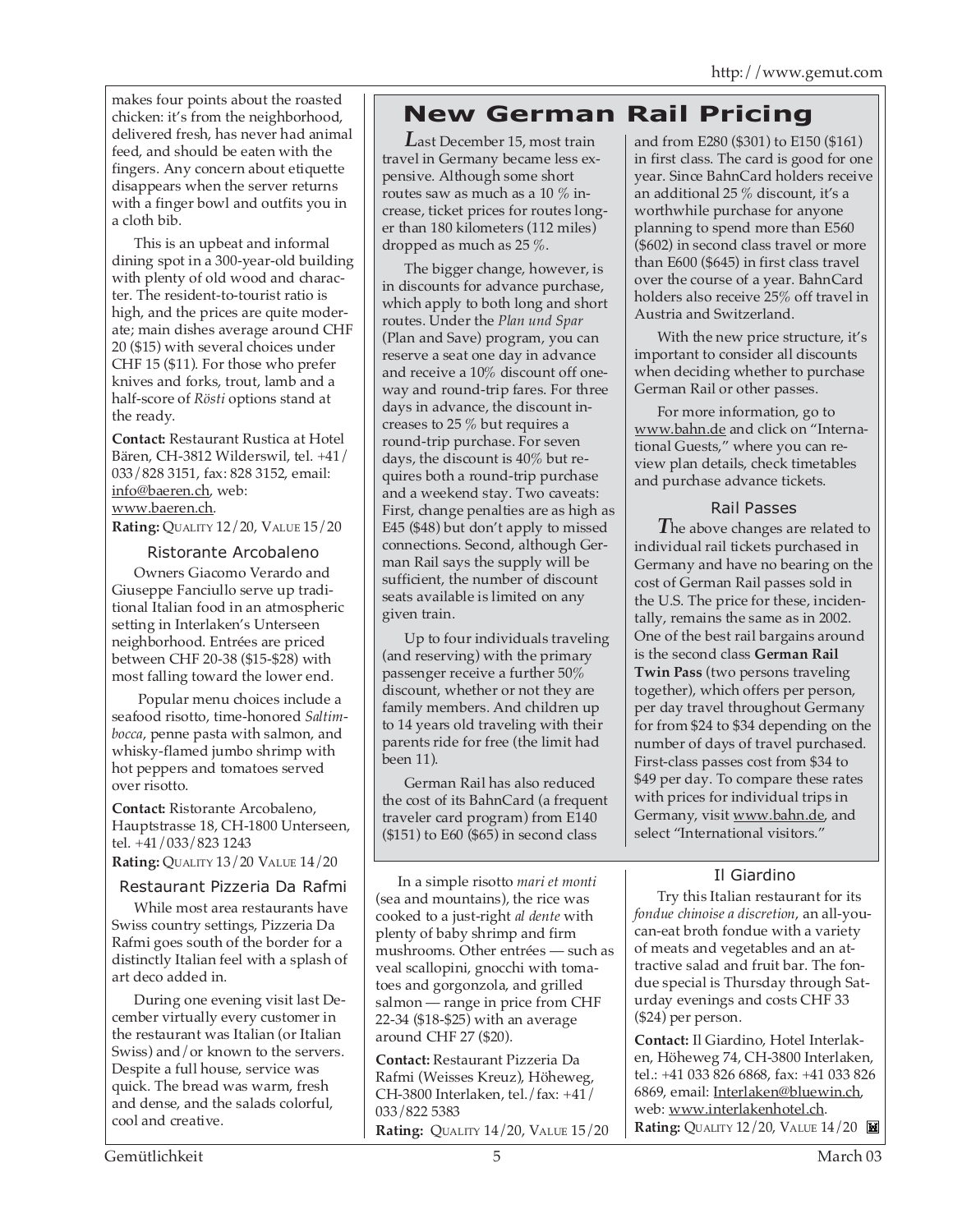# **Beating the Big 'Premium Station' Car Rental Tax**

**The tax on rental cars at airports** and rail stations in Germany, Austria and Switzerland has gotten out of hand. In Switzerland and Austria it's 15% and Germany just raised it's fee for such pickups to 17%. This from a country that five years ago levied a flat charge of DM 10 or about \$4 to \$5 for anything from a subcompact to an S-Class Mercedes. And the 15% or 17% is figured on the *entire cost of the rental*, not just the basic charge. For example, a car whose base rental price is \$200 per week in Germany jumps to \$232 with the 16% value added tax. The 17% airport tax is figured on the \$232 and comes to an extra \$39 — a total of \$271. If you extend this rental to three-weeks, the airport charge becomes \$117. Need a midsize wagon for a month in Germany? You're looking at an extra \$150 to rent it at an airport or rail station.

The obvious solution, of course, is to get the car at a location other than an airport or rail station. Inconvenient? Compared to going immediately upon arrival to an airport rental car counter, absolutely. But only you can decide how much such convenience is worth.

To help you make that decision here is some information regarding public transport to and from four major airports in Germany, Austria, Switzerland.

# **Frankfurt**

**Taxi:** A taxi to the center of town costs about E20 (\$22) and takes 20 to 30 minutes, depending on traffic. The nearest Frankfurt **Avis** location, Schmidt Str. 39, is just across the river north of the airport. **Europcar**'s most convenient non-tax rental office is northwest of the airport near the Autobahn at Am Industriehof 3- 5. Taxi to it in about 20-30 minutes at a cost of about E25 (\$27). This location will be more convenient to travelers who want to avoid downtown traffic.

**Rail:** From the airport it costs only E3.15 (\$3.40) to go to the main rail station. The trip takes about 10 minutes. But if you want to get to a rental car location, your best bet from there is a taxi.

The Frankfurt Airport has two terminals and two rail stations. To catch a train to downtown, follow the signs marked "Regionalbahnhof" from the departure/arrivals hall in Terminal 1 to platforms 1-3 on level 01 (underground railway station), via the escalators. Trains to Frankfurt depart from platform 1. From Terminal 2, take the Sky Line (runs every two minutes) to departure hall B in Terminal 1 and then follow the "Regionalbahnhof" signs as described above. The Sky Line rail shuttle that connects the two terminals does not allow luggage carts on board.

**Other Info:** There are two gas stations at the airport. BP is not far from Terminal 1, next to the **Sheraton Hotel**, on the access road to the visitors' bus garage P 36. There's an Esso station near the **Steigenberger Airport Hotel** (at the turning circle on Unterschweinstiege, next to the A 3 highway exit).

The English version of the airport's website (www.frankfurtairport.de) recommends "minute trips" for travelers who have time to kill before their next flight. There are 14 recommended walking tours of the airport and its shops.

# **Munich**

**Taxi:** Price of a taxi from the airport to the city center, which is where you'll have to go to pick up a rental car if you want to avoid the airport tax, is E50 to E53 (\$54-\$57).

**Rail:** A single trip ticket on S-1 or S-8 is E8 (\$9) and takes you to the main rail station. If there are several in your group buy a "Partner Ticket" for E15 (\$16) which is good for 24 hours travel for up to five persons throughout the Munich transportation network. From the main station, a taxi to one of several downtown car rental offices will cost from about E10 to E15 (\$11-\$16). The airport rail station is on the lower level; follow the "S" signs.

There is also a bus from the airport to the main rail station. Cost is E9 (\$10).

**Other Info:** For some flights at the Munich Airport you can checkin the night before, get a boarding pass and check baggage. For details, visit www.munich-airport.de and select the English version.

Munich Airport has a number of attraction for passengers who have long layovers or arrive hours prior to their flight. There are historic aircraft to tour, an outdoor "viewing hill," a multimedia show, something called a MovieRide simulator, and an outdoor kids' playground.

**Tip:** For questions about the Munich Airport, email info@munich-airport.de. *Gemütlichkeit* got a response to its question within 15 minutes. Otherwise, from 6am to 11pm (Germany time) phone +49 89 9 75-00 for airport info.

# **Zürich**

**Rail:** There are trains every few minutes to and from the airport's terminal B. The trip downtown takes 10 to 16 minutes, depending on the train. A 2nd class ticket is CHF 6.60. (\$4.84). Taxi fare is about CHF 50 (\$37) and the ride is 20-25 minutes.

# **Vienna**

In Vienna, the best way to the center of the city is via **Vienna Airport Lines** buses that link the airport with the city's two trains stations  $\cdot$ West Bahnhof and Sud Bahnhof and a city center terminal at the **City Hilton Hotel**. Price is E5.80 (\$9) per person and includes three pieces of luggage. Schnellbahn 7, a local train, also connects the airport with the center of Vienna. The trip takes about 25 minutes and costs only E2.91 (\$3).

**Taxi:** (www.viennaairport.com/ englisch/info/taxi.asp) When going to the airport, it is cheaper to take an airport taxi (*Flughafen Taxi*), such as "Airport service Mazur" or "C & K Airport Service" than a normal city cab because airport taxis charge flat rates. Your hotel can order one for you. The price for as many as four persons is from E23 to E27 (\$25-\$29), depending on your city location.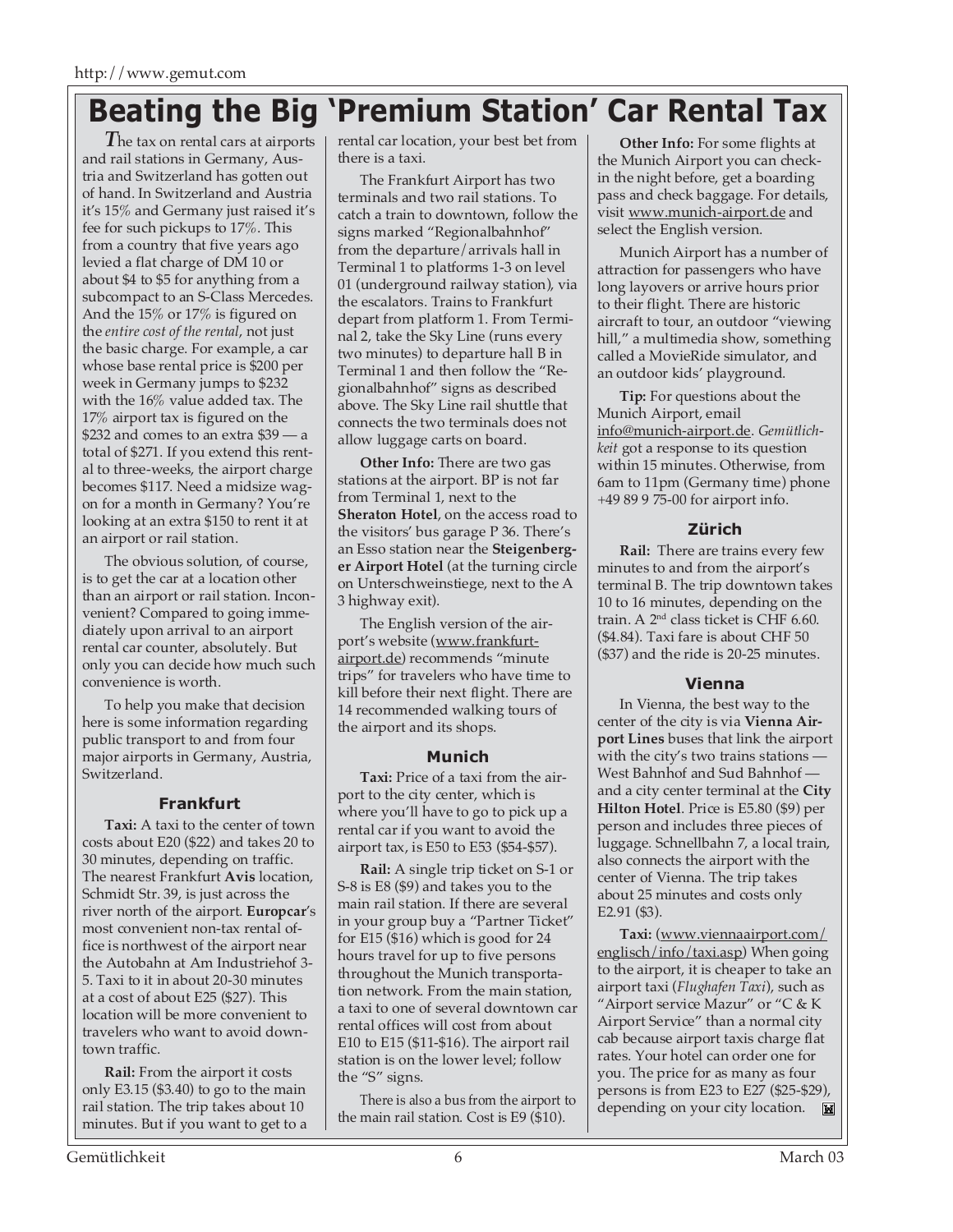# **Readers' Forum**

# **Grindelwald Hotel**

You had a small piece in the Dec./Jan. issue on the **Hotel Belvedere** (tel. +41/033/854 5454, fax 853 5323, email belvedere@grindelwalk.ch) in Grindelwald, and I want to second that recommendation.

I was with a group of about 120 skiers with the Far West Ski Association (FWSA) in Grindelwald last year; a group so big that it had to be broken up in several hotels. I was lucky enough to take the Belvedere. I'm sure the other hotels were fine, too, but none of them had the experience that we had.

Owner Urs Hauser is a real enthusiast for Grindelwald, his hotel, and sports. Each day there was a separate event, often run by Urs himself. The first morning was a ski tour, which is common in ski areas, but still welcome. But, he also took us out curling in the ice rink in Grindelwald, which turned out to be great fun, even if the rest of us didn't have a clue what we were doing. And, you mentioned the toboggan. Urs took us out on that as well. The toboggans are handmade by an 80-year-old man in the South Tirol, and he is on allocation. Urs would like to buy about 20, but can only buy 1 or 2 a year. Great Fun.

BRUCE WALKER SAN PEDRO CA

# **Swiss Restaurants**

You can add **Petermann's Kunststuben** (Seestr. 160, CH-8700, Küsnacht, tel +41/01/910 0715, fax 910 0495, email kunststuben@access.ch) in Küsnacht, Switzerland, to your list of disappointing culinary stops. We went to Petermann's in December and were sorely disappointed. The dining room looks like an old converted living room and reeks of pungent odors. We were seated next to the kitchen door that remained in constant motion all evening. The food was thoroughly average but for a premium price.

Contrast this to many wonderful meals we have enjoyed at **Hotel Restaurant Balm** (tel. +41 041/377 1135 fax 377 2383, email: info@balm.ch) in Meggen just 10 minutes from the

Luzern Bahnhof. The owners, Berti and Oscar Stofer, have created an epicurean excursion into excellence at reasonable Swiss prices. There are many more great and reasonablypriced restaurants out there and finding them is half the fun.

ROBERT AND ROSE HUEGELE CORPUS CHRISTI, TX *(Editor's Comment: Petermann's gets two Michelin stars, one of 10 such restaurants in Switzerland. Only two Swiss restaurants receive Michelin's highest, three-star rating.)*

# **More Swiss Restaurants**

I would like to recommend the **Restaurant Stellambiente** at the **Hotel Stella** (tel. +41/033/822 8871, fax 822 6671, email: info@stella-hotel.ch) in Interlaken. We had a most pleasant dinner there on our latest visit. Fine, creative food and a warm reception. Plus the local yodeling society was there for dinner and serenaded all of the diners with a few songs. We'd happily return.

While based in nearby Iseltwald, we took a day-trip to Zermatt and, on the way back, dined at the **Ruedihus** (tel. +41/033/675 8182, fax 675 8185 email: doldenhorn@compuserve.com) in Kandersteg. It's a lovely old building surrounded by an herb garden. After a day of hiking down from the Gornergrat, it was a most welcome, low-key evening. Fine if you're in the area and worth a detour (as Michelin would say).

> RUSSELL WAYNE VIA EMAIL

# **Schaffhausen/Stein am Rhein**

We enjoyed the October 2002 issue very much because it dealt with places we have visited. Schaffhausen is a very nice town and we did visit the **Munot Fortress** which is well worth the stop. You do have a great view of the river and the town. Stein am Rhein is a fantastic village. We loved our walk through the old village with the beautifully painted buildings. We also visited the **Rheinfall**, one of the highlights of our trip. The falls were running full and we were able to get some fantastic video where it looks as though the water will come right over our heads.

The outdoor museum at **Ballen-**

**berg** is also well worth seeing. We visited there for just a few hours, but, as your article states, you could easily spend three days to see it all. While in Brienz, we highly recommend a ride on the **Rothornbahn** which is a beautiful ride up the mountain and, on a clear day, a wonderful view at the top.

> CONNIE TRITT VIA EMAIL

# **Will Boycott Germany**

Enclosed is my check for renewal. I ask that you concentrate more on what you — and our Secretary of Defense — term the "New Europe" countries. Though Germany is the home of my ancestors, I am ashamed of those who now occupy seats of power and hence give direction to the country. Though they may not support our actions, the least they could do is stay out of our way as we attempt to stop a dictator. Perhaps the "New Europe" still remembers the 1930s when the world stood by and watched another "little dictator."

I will not spend any more of my money traveling to Germany — or buying their products — this year or in the future, and I so expressed my displeasure to the German delegation in this country. Again, I hope to see more of the New Europe — including Spain and Italy.

EARL W. WINTERS BELLA VISTA AR

*(Editor's Comment: The "New Europe" in our subtitle was added in 1990 when eastern Europe opened to travel. It was meant to refer to the former East Germany and to the countries of Hungary and Czechoslovakia (now two countries: Slovakia and the Czech Republic). We felt these were reasonable excursions for travelers to Germany, Austria and Switzerland. A reader survey some years ago about expanding our coverage area was clear as to your preference; focus on Germany, Austria and Switzerland with occasional stories on logical forays to destinations like Alsace, the Germanspeaking parts of Italy, and to Prague and Budapest. Our coverage will remain in line with that survey.*

*For our thoughts on the other matters raised by Mr. Winters, see this month's Dear Subscriber column.)*